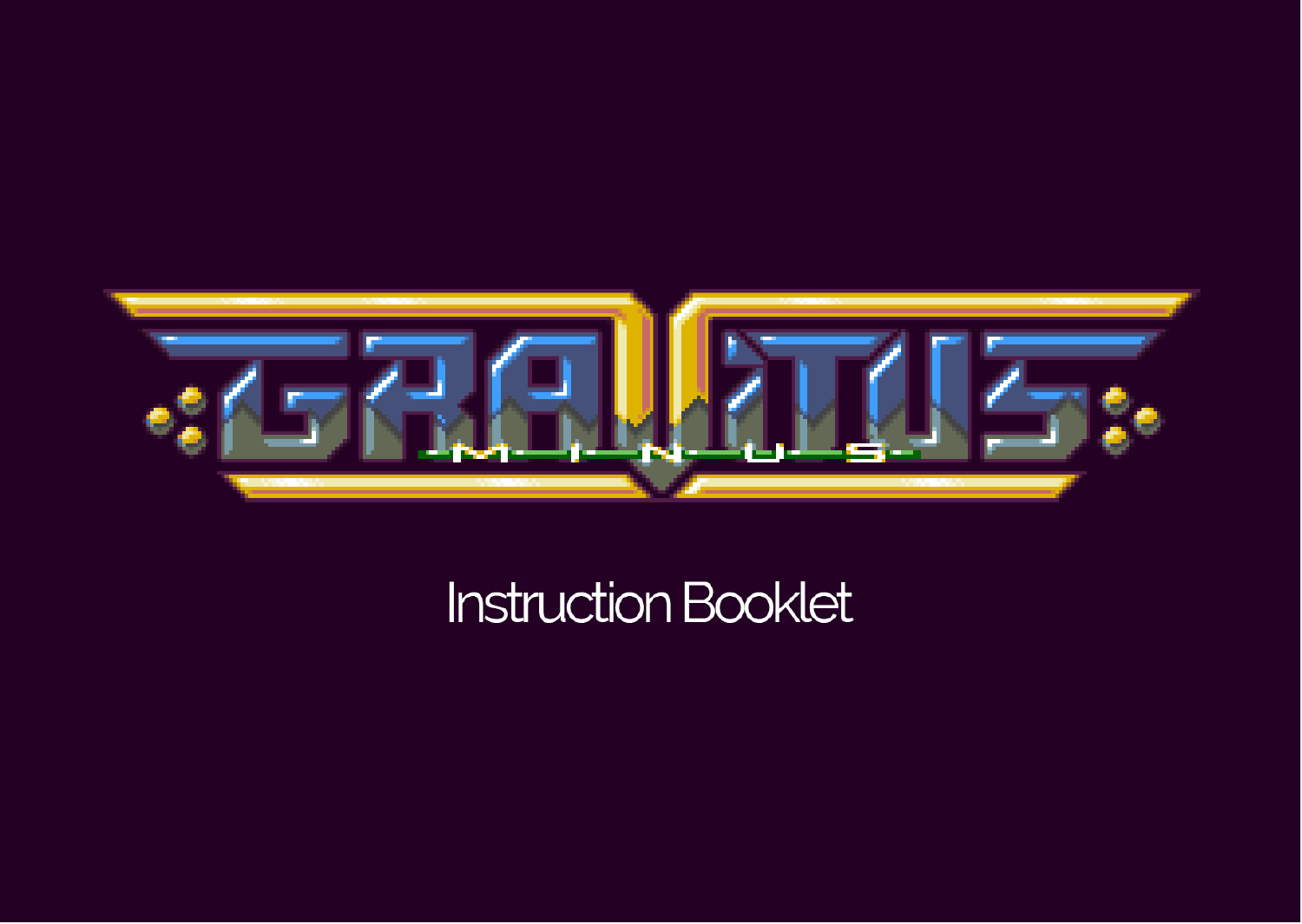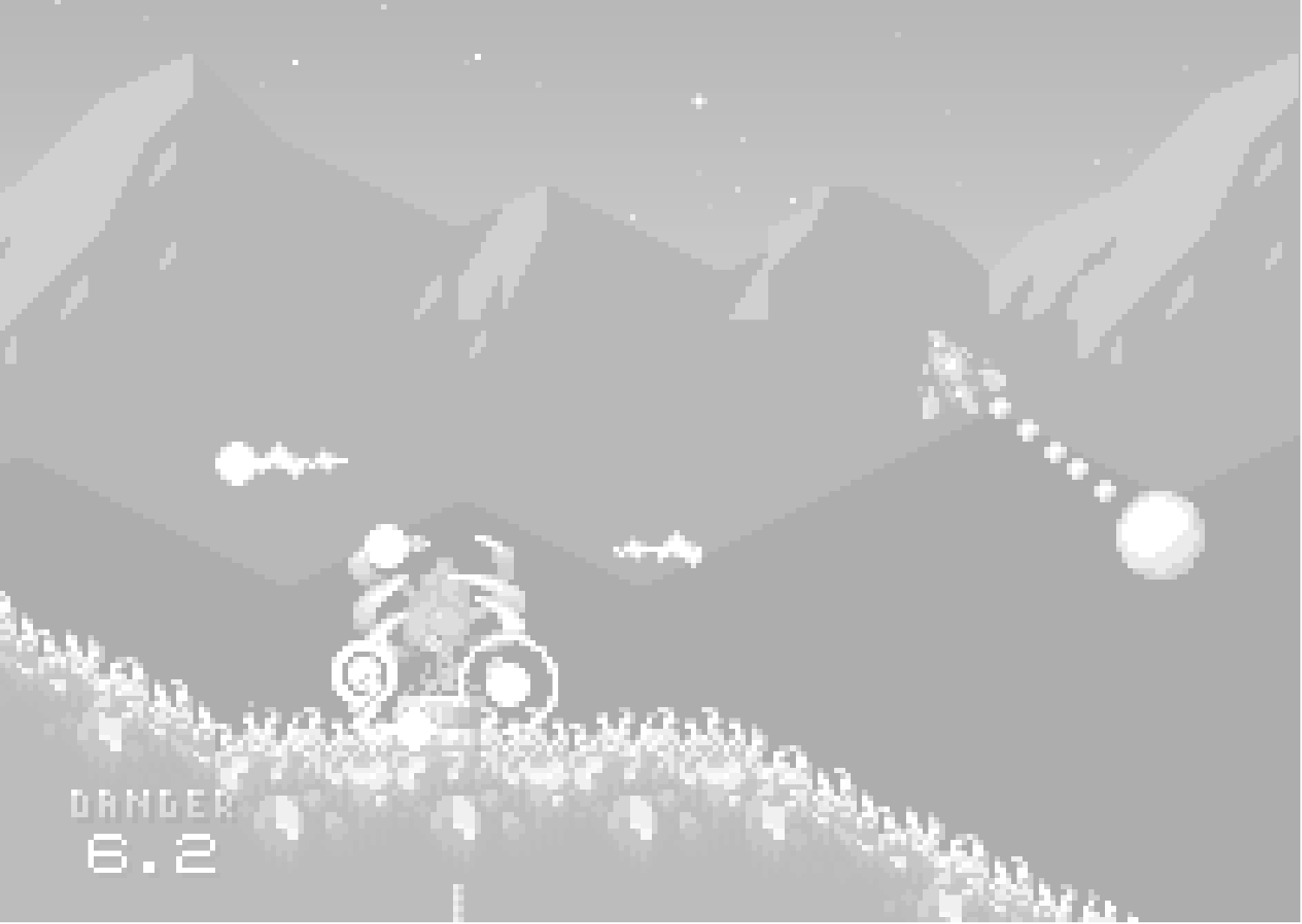### Contents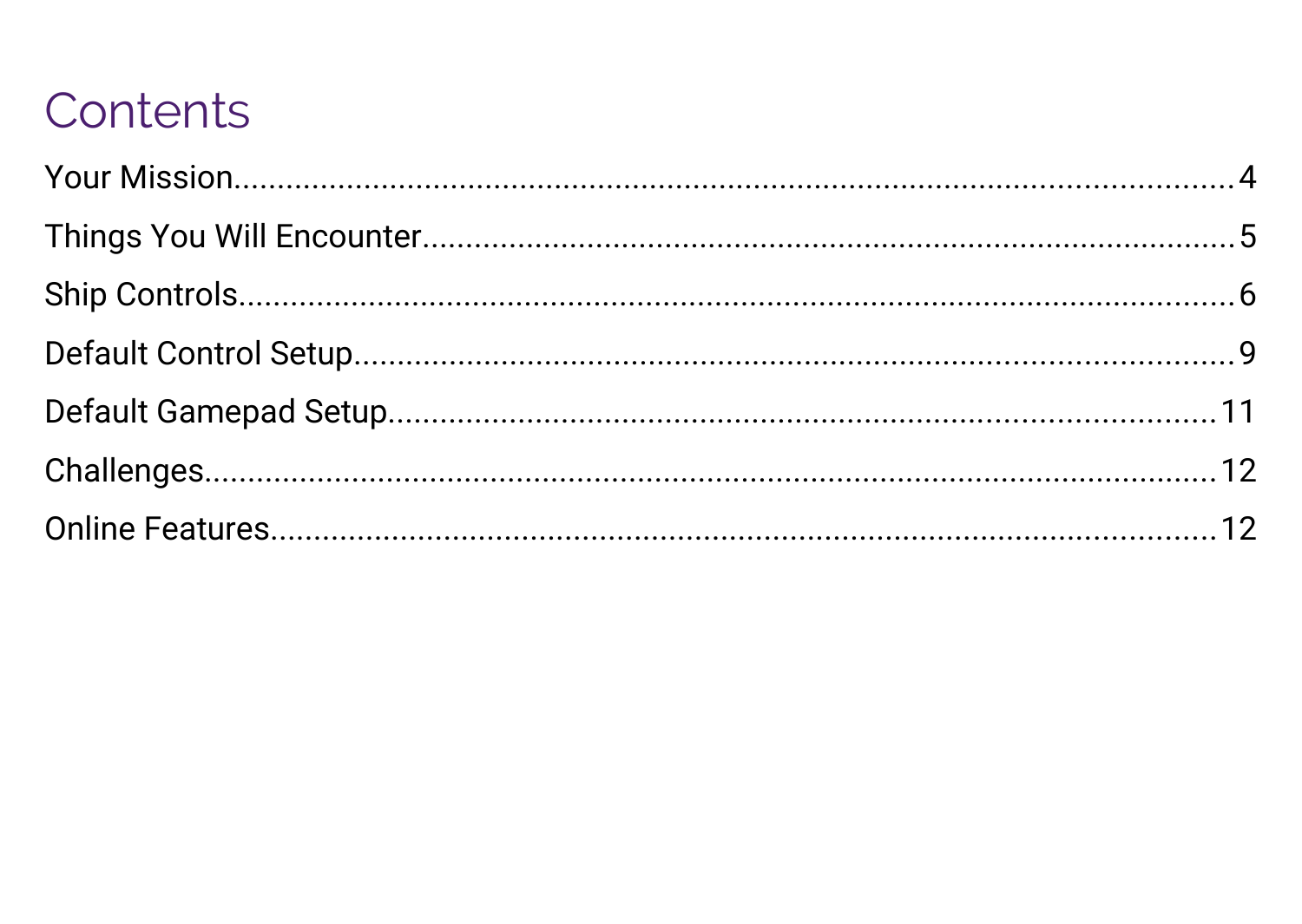#### To allow us win an intergalactic war with our battleships you need to attack six enemy planets and retrieve the hidden energy cores. We can then power up the battleships.

Your Mission

The steps needed to complete a mission:

- 1. Find the energy core
- 2. Use the tractor beam to grab the core
- 3. Get back up and escape to space

The energy core

Extra points are awarded for no damage to the ship or the core, destroying the planet and not wasting fuel.

You have three reserve ships in your disposal. An extra ship will be awarded at 10,000, 15,000 and 20,000 points. The mission will be over if all of your ships are destroyed or you run out of fuel.

Good luck, pilot!

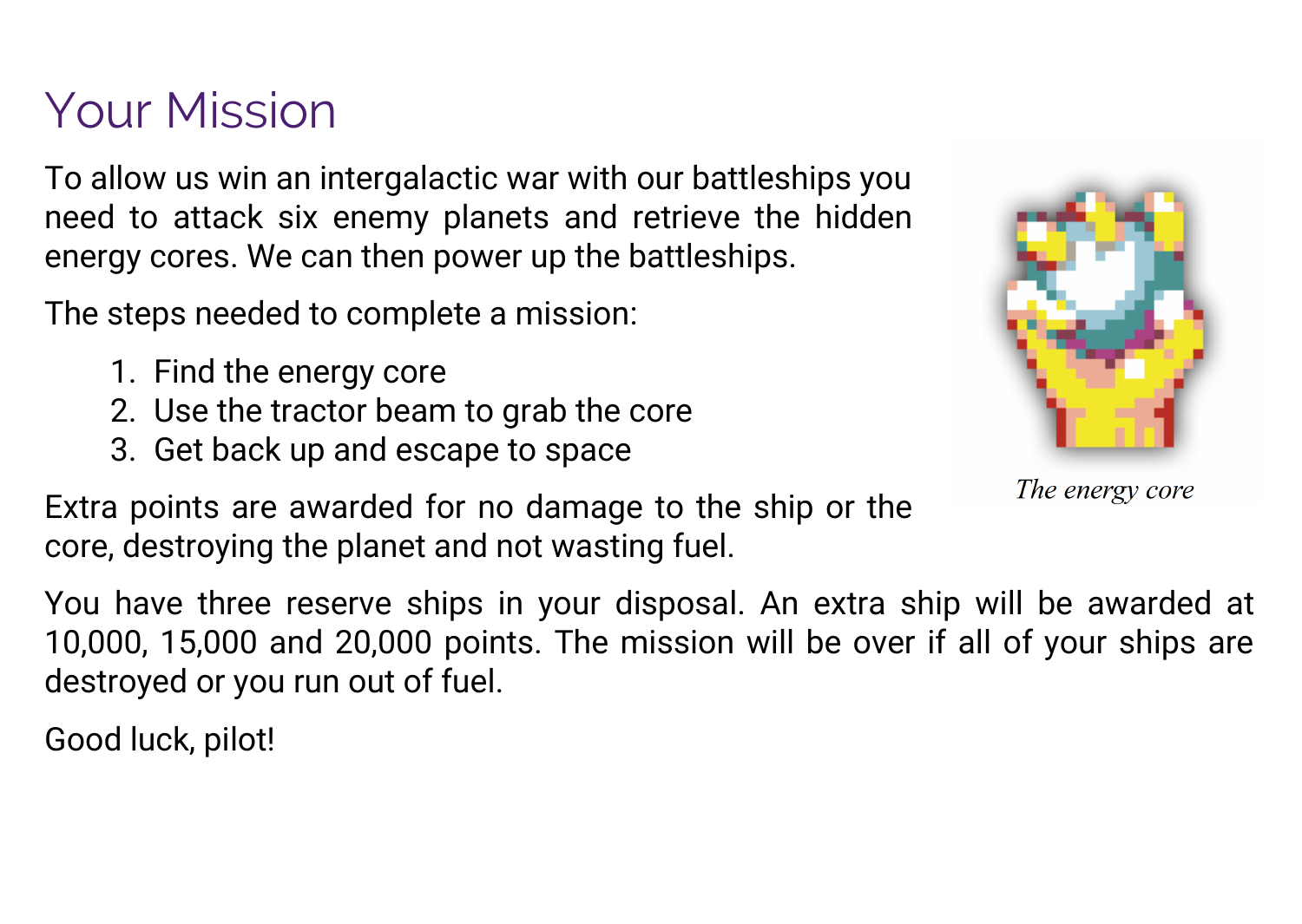# Things You Will Encounter

Here is the data for known enemy defenses and other structures.



The reactor provides energy for the turrets, shoot it to disable the turrets for a short while. Shoot it one too many times and it will cause the whole planet to explode!



The **energy core** is your main target. Use the tractor beam to connect the towing rod to the core and escape the planet!



Use the tractor beam to beam up **extra fuel**.



In case you encounter any closed doors, it means there is a switch nearby that will open that door when you shoot at the switch.



Turrets scan for nearby enemies (i.e. you) and shoot bullets at them. The green "eye" will flash right before the turret shoots.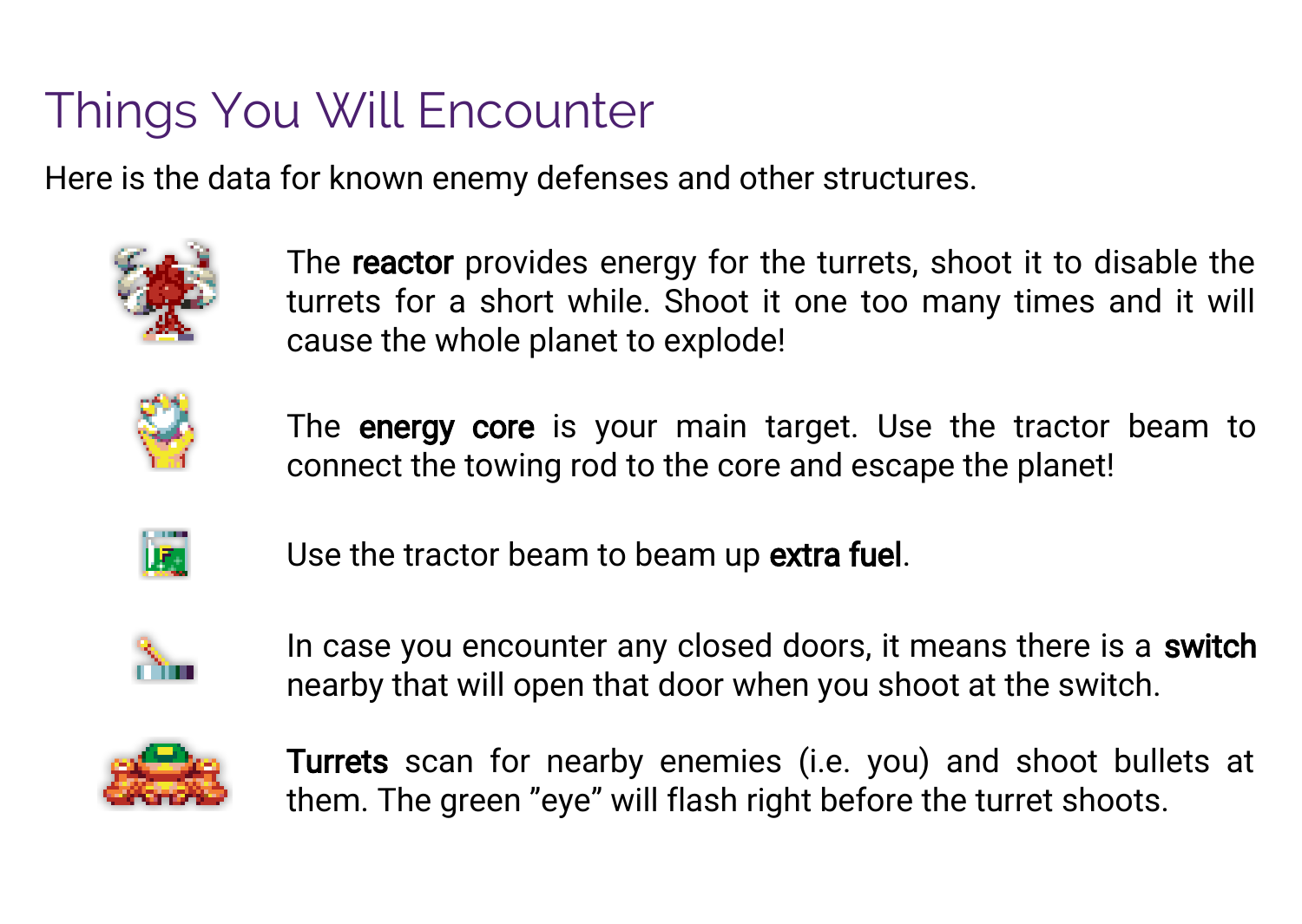### Ship Controls

Controlling the ship can be tricky at first. As you would expect, when thrusting forward, the ship will accelerate towards its nose. However, just rotating the ship will not change its direction of movement – you need to thrust again to make the ship move towards the direction its nose is pointing.



*Easy Mode Ship Classic Mode Ship*

There are two modes of control: the **Classic Mode** (rotate ship and thrust) and the Easy Mode (move into the direction the joystick is pushed). You are also allowed to make a few mistakes thanks to the Easy Mode Ship having more armor. The Easy Mode is good for getting familiar with the gameplay but the Classic Mode has its benefits and is the choice of an advanced pilot.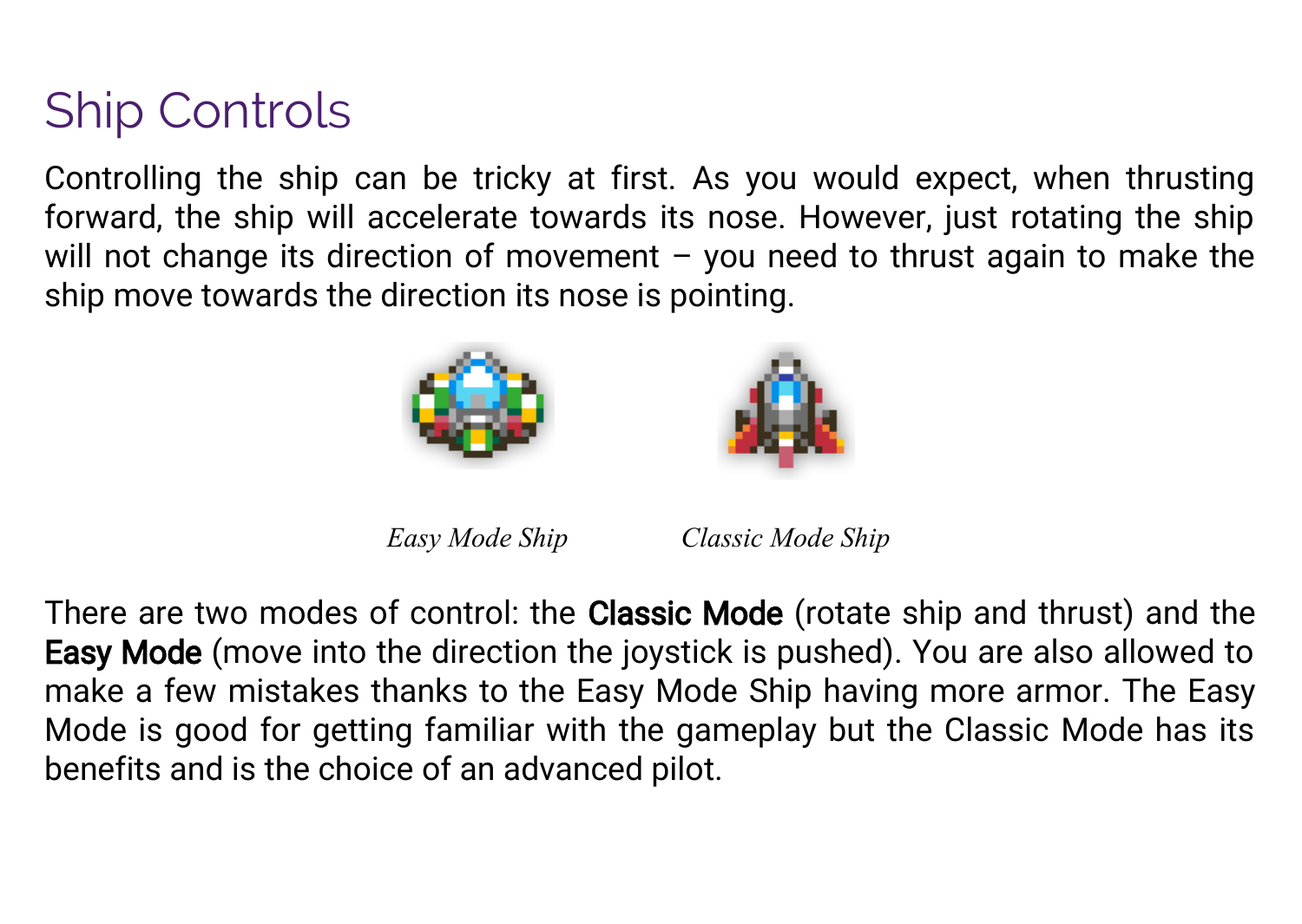Use the tractor beam to beam up extra fuel and to attach the towing rod to the

energy core. To attach the tow, fly above the energy core, hold down the tractor beam button (the tow will appear when you are close enough) and thrust away from the core while keeping the tractor beam enabled. You can release the tractor beam key when the core has been detached from the holder

Use the shield to deflect enemy fire. Unfortunately, the shield will not protect you from collisions.



The core in tow

Tip: Firing the engine and especially using the shield or the tractor beam use fuel. There isn't much joy in deflecting every enemy bullet when the fuel soon runs out.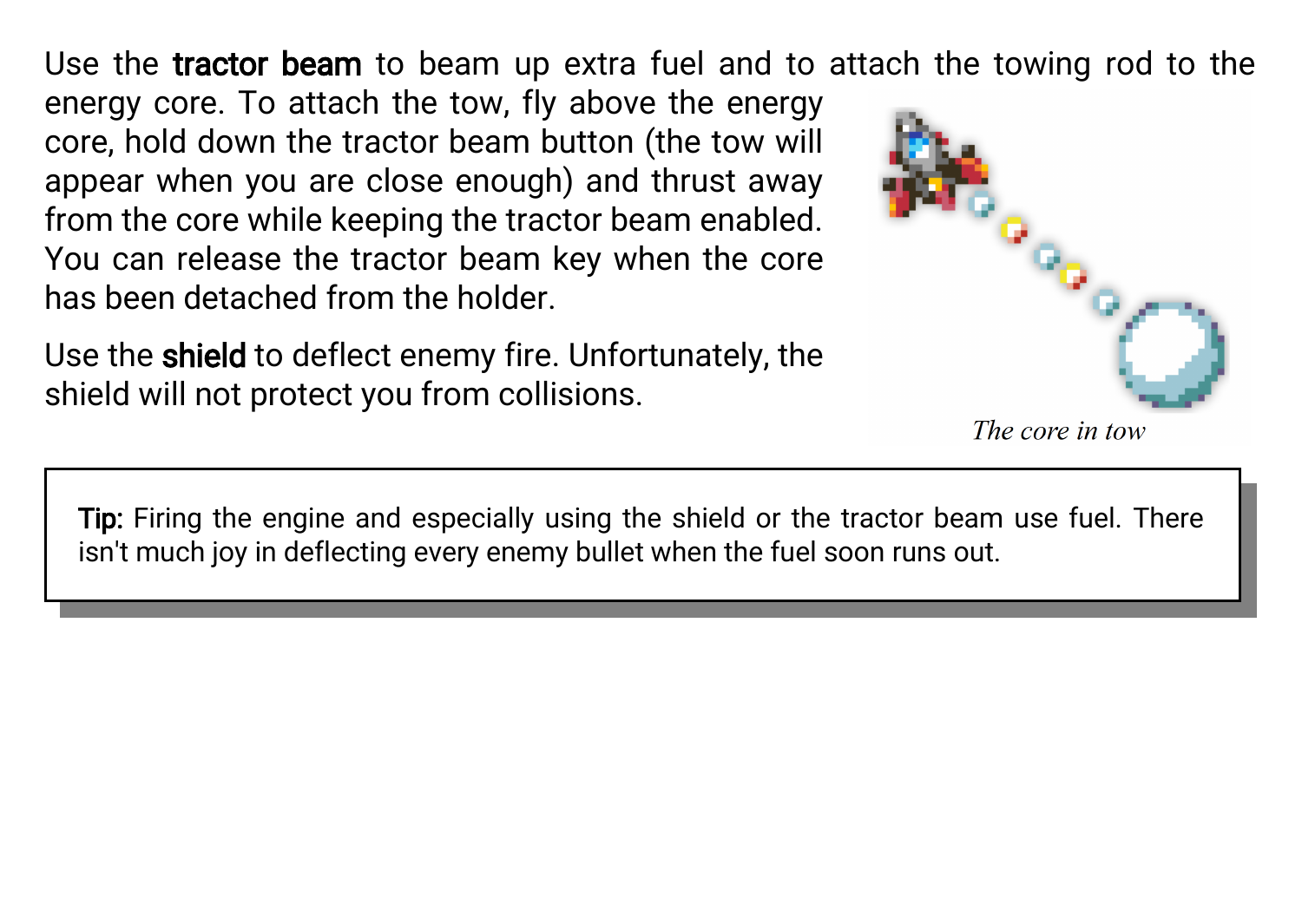## Default Control Setup

You can use either of the following two keyboard setups:

| <b>Setup One</b>   |                                                       | Setup Two ("Classic") |
|--------------------|-------------------------------------------------------|-----------------------|
| Left/Right         | rotate ship in Classic mode                           | A/S                   |
| Up                 | thrust                                                | <b>Shift</b>          |
| Z.                 | fire                                                  | Return                |
| X                  | shield/tractor beam                                   | <b>Space</b>          |
| <b>Cursor keys</b> | move in Easy Mode and in menus and dialogs            |                       |
| Return             | select menu item                                      |                       |
| <b>Esc</b>         | go back/cancel in menus and dialogs/show in-game menu |                       |
| P                  | pause game                                            |                       |

Tip: You can change the control configuration (as well as a variety of other options) at any time from the setup menu, accessible by pressing the F8 key.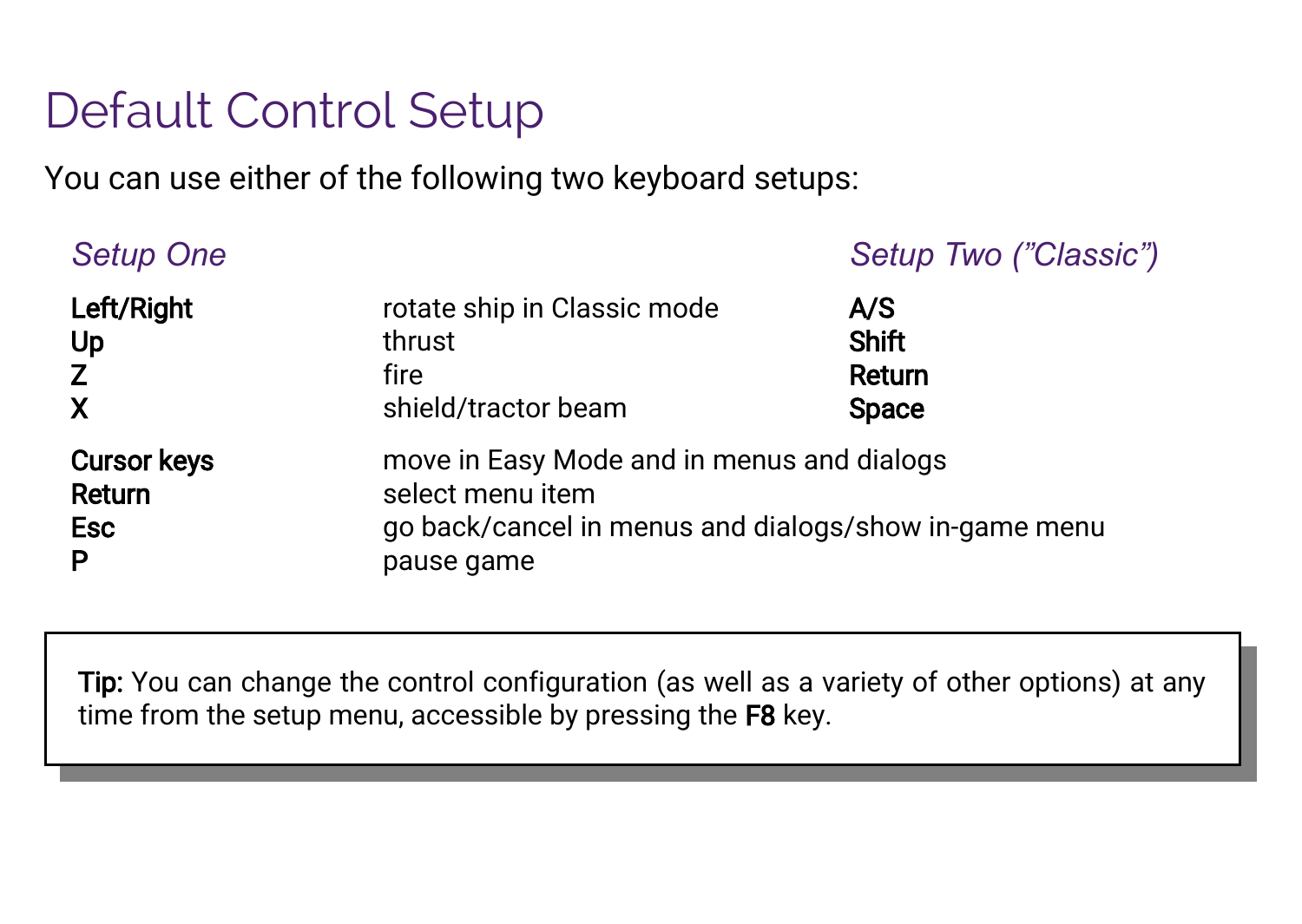# Default Gamepad Setup

The game supports an Xbox-like gamepad setup.

| D-pad                 | move/rotate ship                    |
|-----------------------|-------------------------------------|
| A                     | thrust                              |
| X                     | fire                                |
| Right shoulder button | shield/tractor beam                 |
| Start                 | open options menu in game           |
| <b>Back</b>           | go back/cancel in menus and dialogs |

Any gamepads/joysticks should be usable automatically. If your gamepad is not recognized or you are not satisfied by the default setup, you can always change the controls from the options.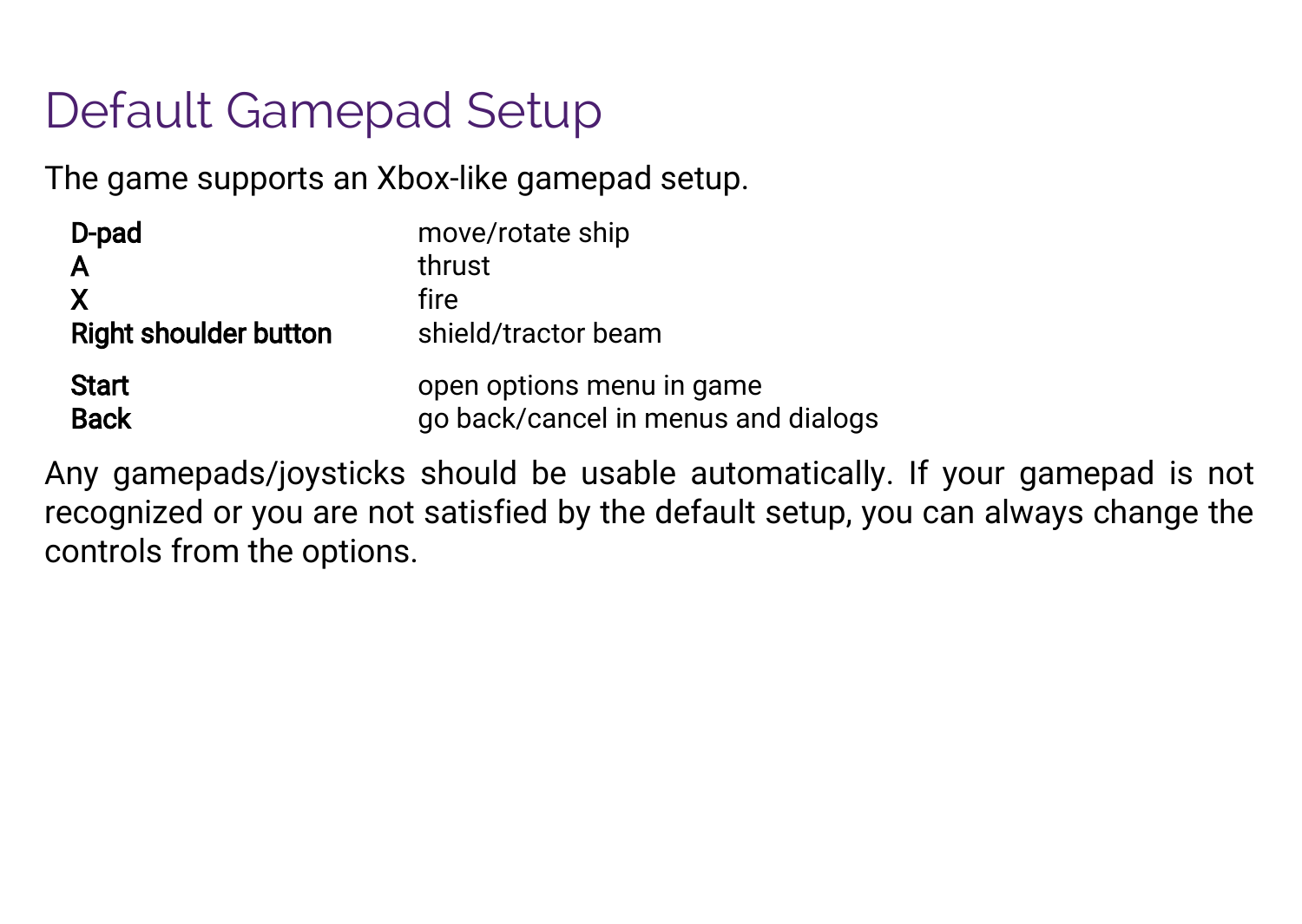#### **Challenges**

You can challenge yourself by completing challenges. Access the challenges by selecting Challenges in the game mode selection screen. You will be represented a grid that shows which challenges you have yet to beat for each level.

#### Online Features

You can optionally sign in the **high score leaderboard** by pressing the L key in the main title sequence and entering your credentials (after you have registered as a player). When signed in, all played games will be posted on the leaderboard. Press the H key in the title sequence to browse high scores and to check how well you are doing.

Tip: There is a secret challenge that you can access after you complete all levels and finish the game.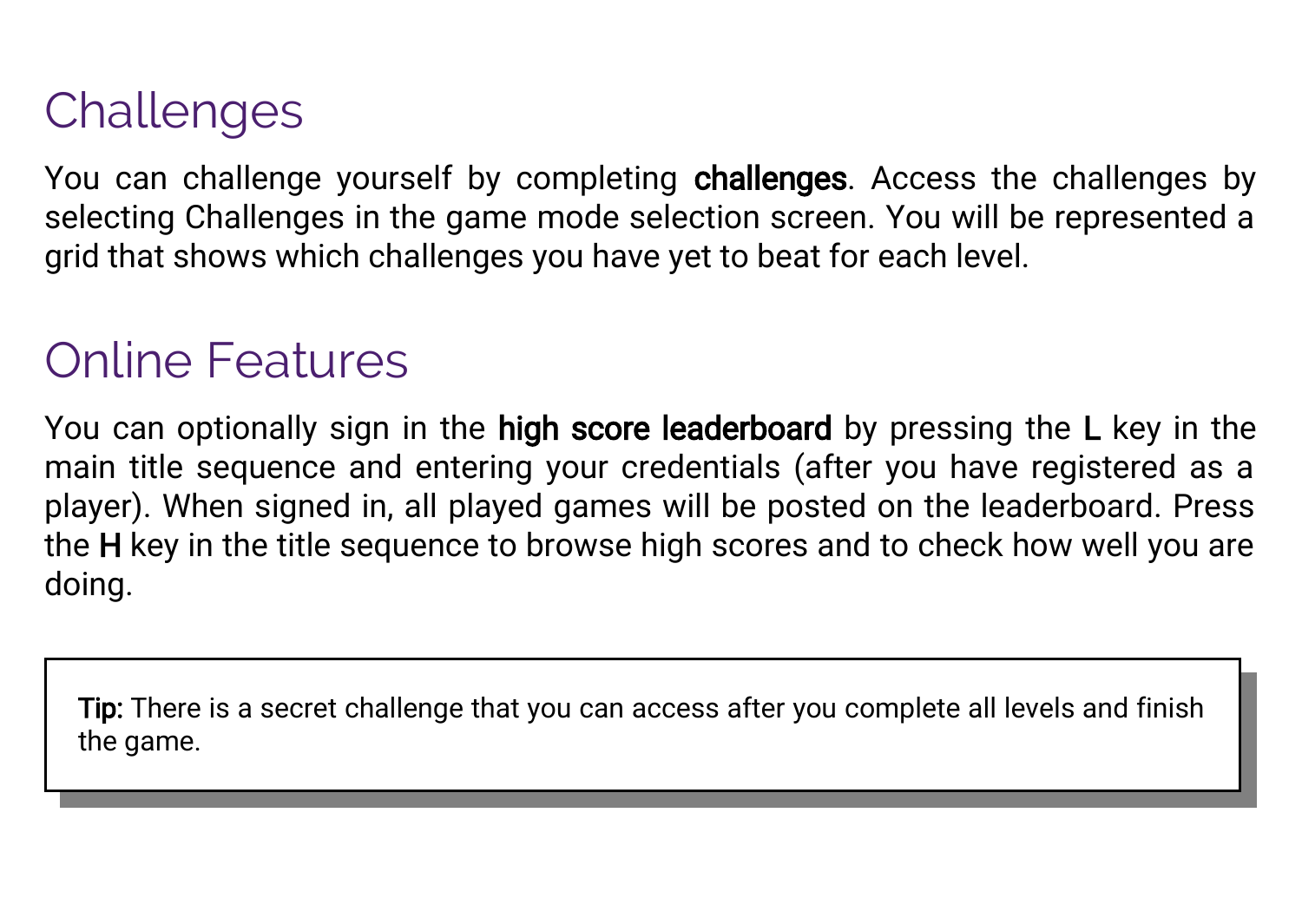